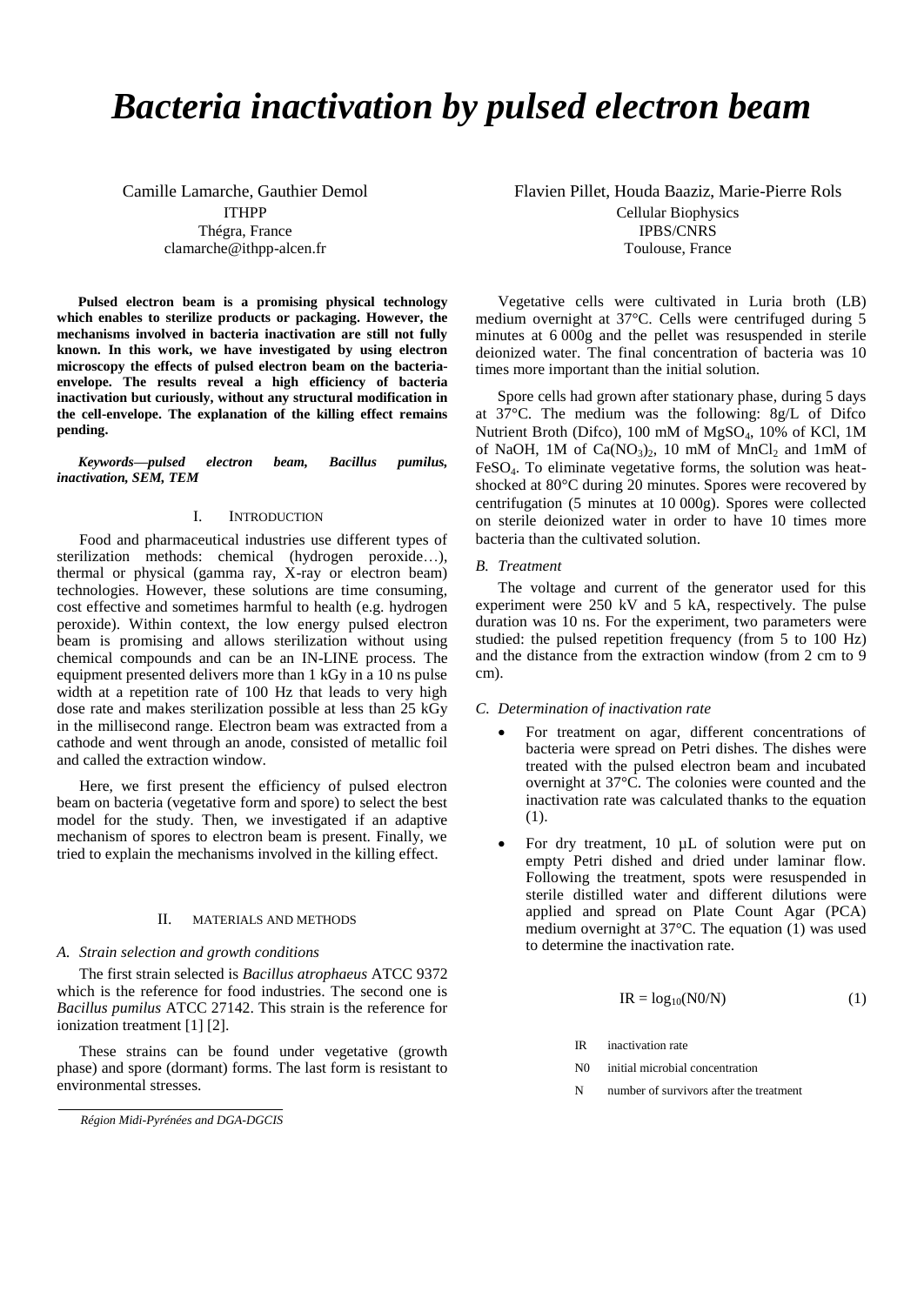# *D. Resistance evaluation*

After an exposition to electron beam at sub-lethal dose, bacteria can acquire a better resistance to the treatment for the same dose [1] [3] [4].

To determine if there is a modification of resistance with our technology, two solutions of *Bacillus pumilus* spores with  $10^{10}$  spores/mL were prepared and a spot of  $10\mu$ L was deposed on Petri dishes. The first solution called Wild Type (WT) was the stock solution. It was the reference for the efficiency. The other one was cultivated from bacteria which was treated under lethal dose x time(s). After the irradiation, spots were recovered as described on *II. C.* part for 'dry treatment' and survival strain were counted. The decontamination rates were compared. The two Petri dishes were placed at the same time under the electron beam.

The treatment applied for each sample was 10 pulses à 7 centimeters from the extraction window, with a pulsed repetition frequency of 100 Hz.

# *E. Scanning Electron microscopy and Transmission Electron Microscopy observation*

P.R. Chalise and S.E. Fiester shown pores formation due to electron beam treatment. A high density of current could induce the formation of irreversible pores around the bacteria [5] [6]. Electron microscopy was used to observe if this phenomenon appears with pulsed electron beam. Bacteria were fixed with 2% glutaraldehyde in 0.1M Sorensen phosphate buffer pH 7.2 just after the recovered. The samples were prepared by the CMEAB platform, Toulouse (France).

For Scanning Electron microscopy (SEM), images were acquired with an electron microscope Quanta<sup>TM</sup> 250 FEG (FEI, USA) at an accelerating voltage of 10 kV.

For Transmission Electron Microscopy (TEM), sections had a thickness of 70 nm and were placed on a grid. Images were visualized with HT 7700 at 80 kV (Hitachi, USA).

## III. RESULTS

#### *A. Selection of reference strain*

We made treatment on agar placed at 7 centimeters and with a pulsed repetition frequency of 100 Hz to select the most resistant strain. Vegetative form of *Bacillus atrophaeus* was irradiated with 2 pulses. In this condition, the logarithmic reduction is more than 5.7. For the spore form of this bacteria, we need 10 pulses to obtain  $4.47 \log_{10}$  reductions. Consequently, as described in the literature, spore form of bacteria is more resistant than vegetative form. Indeed, the different layers which composed the spore, the presence of a core with condensed DNA, the low concentration of water and other parameters explain the faculty of this form to survive in extreme conditions [7] [8] [9].

The experiment was made on *Bacillus pumilus* spores, which are the reference for irradiation technologies. This strain is effectively more resistant than *Bacillus atrophaeus* 

spores because after a treatment with 10 pulses, the logarithmic reduction obtained was  $4.1 \log_{10}$ .

This is the strain selected for the rest of the study.

#### *B. Parameters influence*

- The first parameter studied was the pulsed repetition frequency (Hz). For these experiments, *Bacillus pumilus* spores were spotted on empty Petri dishes and placed under the extraction window at 7 centimeters. Inactivation was calculated by colony counting and with the equation (1). The results revealed that for 50Hz and 100Hz, the decontamination rate was the same. However, for 5Hz, the efficiency was better (Fig. 1). These phenomena can be explained because the switch of the generator is self-triggered, consequently, for low frequency, the parameters are different than parameters for high repetition frequency. Consequently, we cannot conclude that the frequency has an influence on the mortality rate of this strain. Because this equipment can be used for industrial applications, the maximum repetition frequency was chosen for the next experiments.
- The second parameter was the distance from the extraction window. For these experiments, *Bacillus pumilus* spores were spotted on empty Petri dishes and placed under the extraction window at 2, 4, 7 and 9centimeters. The repetition frequency was 100Hz. Inactivation was calculated by colony counting and with the equation (1). On Fig. 2, the graph revealed a better efficiency when bacteria were placed close to the extraction window. These phenomena can be explained because of electron beam interaction with molecules present in the air and their path was modified. The interaction with molecules decreased also energy of electrons. These two phenomena induced a decreased of the dose with the distance.



Fig. 1. *Influence of the pulsed repetition frequency on the treatment efficiency on Bacillus pumilus spores.* Effect of different number of pulses when samples were placed at 7centimeters from the extraction window and for different frequency (Hz): 5Hz (diamond), 50Hz (square) and 100Hz (triangle) on the inactivation rate.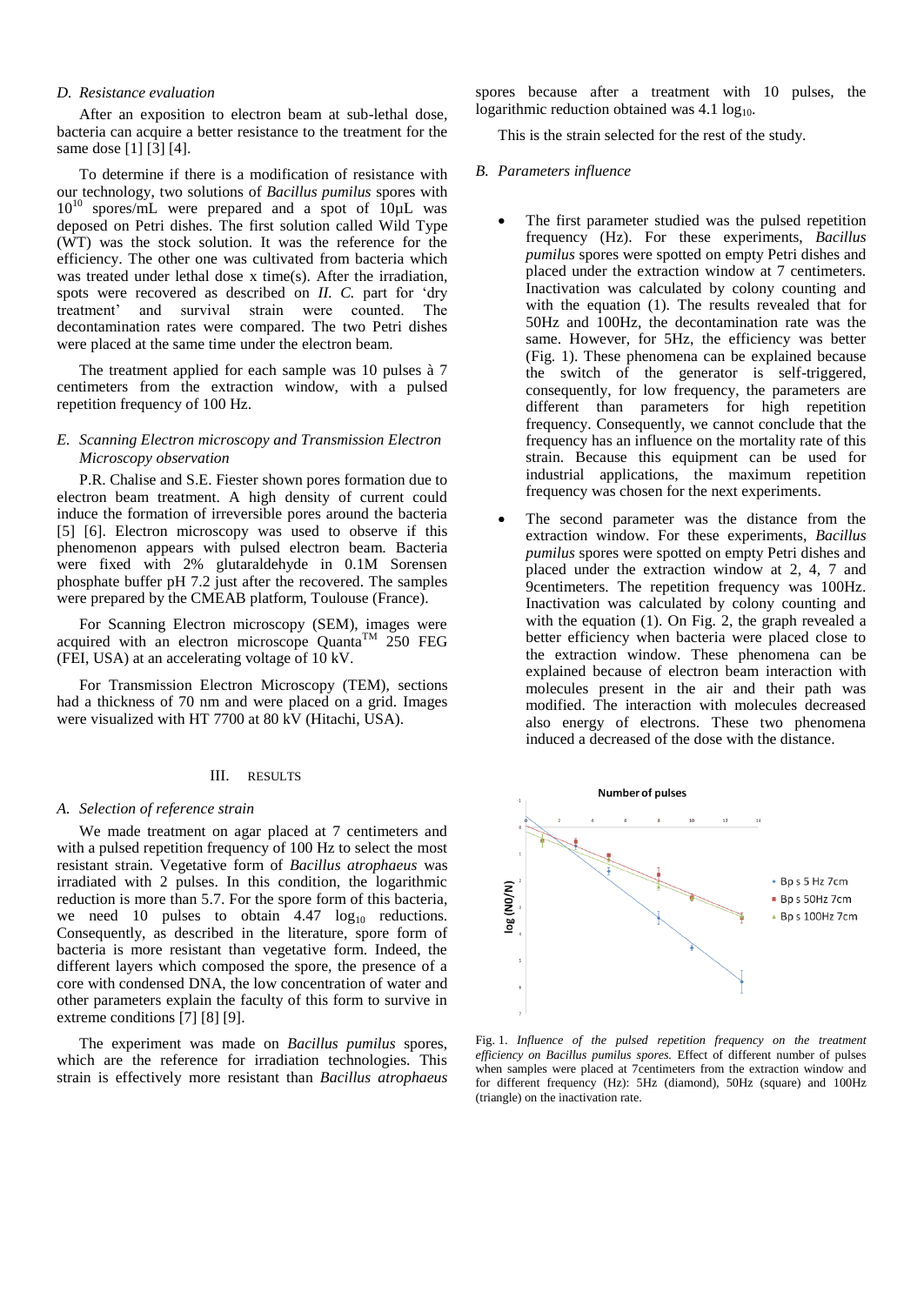

Fig. 2. *Influence of the distance from the extraction window on the treatment efficiency on Bacillus pumilus spores.* Effect of different number of pulses when samples were placed at different distances from the extraction window: 2 centimeters (diamond), 4 centimeters (round), 7 centimeters (square) and 9 centimeters (triangle) on the inactivation rate.

# *C. Evolution of the resistance after several treatments at sublethal dose*

The efficiency of the technology was validated. However, it is important to know if any resistance can appear in the case of multi-exposure at sub-lethal dose. Fig.3 presents the logarithmic reduction obtained for the Wild type (WT) in comparison with the reduction of bacteria which had been irradiated at sub-lethal dose before (n+x). The letter x means the number of time that the solution had been exposed at sublethal dose before the treatment apply. The WT and the n+x had been placed under the electron beam at the same moment to ensure the same energy deposition between the reference and the assay. The results showed no difference of efficiency after 10 times of treatment. Pulsed electron beams do not induce resistance on *Bacillus pumilus* spores.



Fig. 3. *Treatment at sub-lethal dose not induced resistance.* Comparaison of the inactivation rate after 10 pulses at 7centimeters and a repetition frequency of 100Hz between bacteria which never see any irradiation treatment (WT) and bacteria which was treated x time(s) at sublethal dose (n+x).

### *D. Cell wall observation by electronic microscopy*



Fig. 4. *Observation of Bacillus pumilus spores wall by SEM.* The comparison of the non-treated spore (a) with the spore irradiated (b) did not reveal difference. Ridges (indicated with white arrows) were present for the two conditions.



Fig. 5. *Observation of Bacillus pumilus spores wall by TEM.* The comparison of the non-treated spore (a) with the spore irradiated (b) did not reveal difference. The coat  $(Ct)$ , the cortex  $(Cx)$  and the core  $(Co)$  are observable. The different layer of the coat are present in all case.

Spores were observed by SEM (Fig. 4) and TEM (Fig. 5). Ridges can be observed at the surface of non-treated and treated bacteria and none difference was observed.. To validate these observations, we performed TEM experiments. Indeed, the structure of the coat  $(Ct)$ , the cortex  $(Cx)$  or the core (Co) can be observed and perfectly distinguished. The protein multilayers of the coat, the cortex and the core were present and do not seem altered after irradiation.

#### IV. DISCUSSION

Pulsed electron beam, is an efficient irradiation technology to kill bacteria even under spore form. *Bacillus pumilus* appears to be the most resistant bacteria, as previously described by U.S. Pharmacopeia. Moreover, experiments do not reveal an evolution of the resistance after 10 treatments under lethal dose. However, SEM and TEM, do not reveal any changes in the cell wall and organization after irradiation. These results are in contradiction with S.E. Fiester which shown damage on the spore coat by MEB [6]. The hypothesis is that, our technology uses high dose rate and could interact with molecules and cell wall differently. Consequently, to complete the cell wall analysis, Atomic Force Microscopy (AFM) on liquid medium will be used to measure, in living